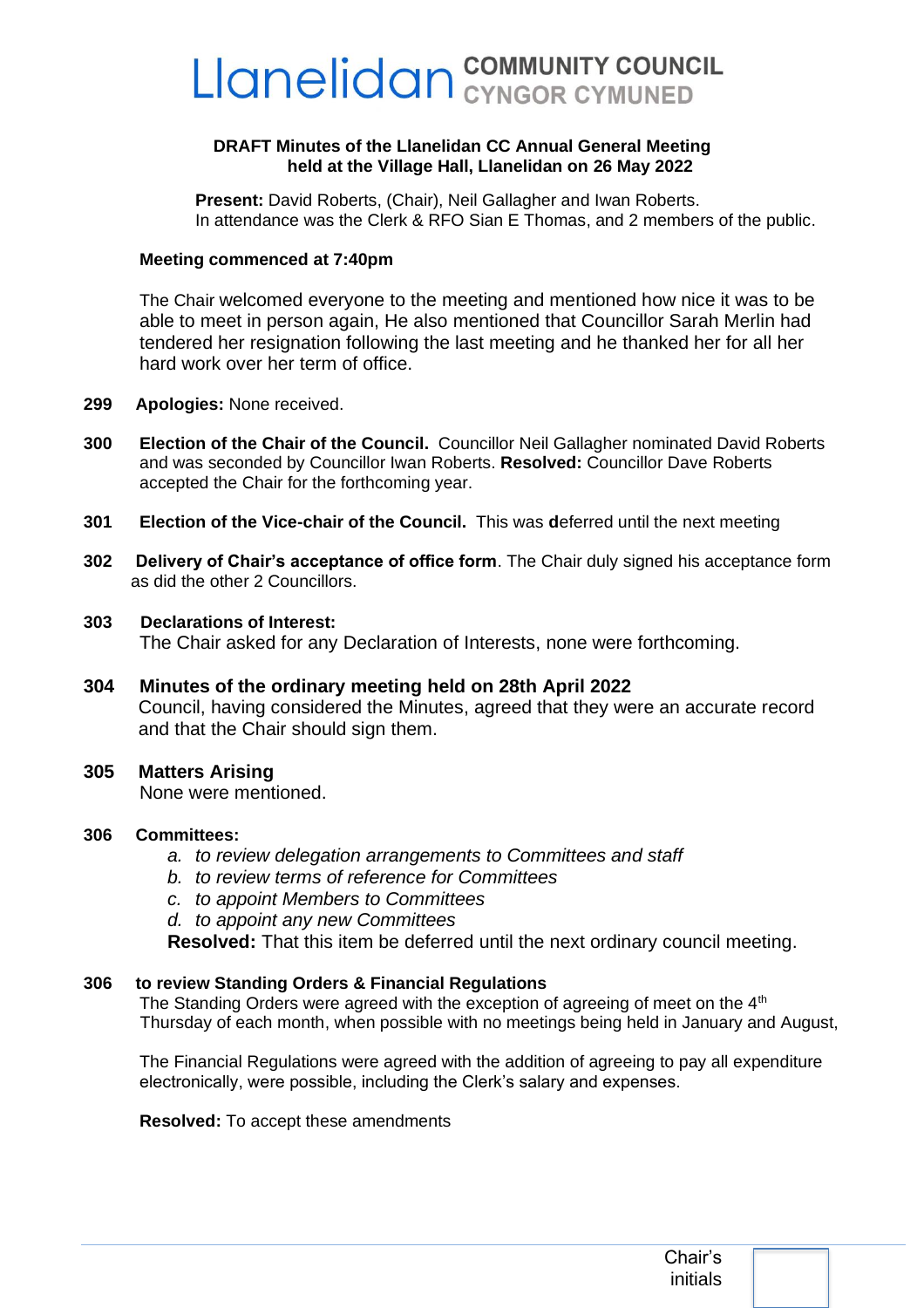**307 to review Council representation to external bodies** 

Currently there are no representatives on external bodies, this item was deferred to next month.

- **308 to review Council assets**  These were agreed as they are.
- **309 to confirm arrangements for insurance cover.** It was agreed to remain as it is.
- **310 to review Council & Staff subscriptions to other bodies**  It was agreed to continue with the annual subscription to One Voice Wales,
- **311 The dates of the Ordinary Meetings of the full Council up to and including the next Annual Meeting of full Council were agreed as:**
	- 23rd June 2022 21st July 2022 29th September 2022 27<sup>th</sup> October 2022 24<sup>th</sup> November 2022  $29<sup>th</sup>$  December 2022 – but subject to review 22<sup>nd</sup> February 2023 - but subject to review 30th March 2023  $30<sup>th</sup>$  April 2023 – but subject to review  $31<sup>st</sup>$  May 2023 – but subject to review
- **312 Public Participation Session.**

It was stated that many roads in the area are in poor condition due to potholes, especially the unclassified road from Garth Neuadd in the village to the main road – A494 - by Nantclwyd. It was commented on that the road is busy with delivery vehicles and that further holiday accommodation was being considered in the area. **Action:** Clerk to contact DCC to see whether anything is going to be done about it.

#### **313 Finance issues:**

a) The RFO presented the Schedule of Payments for April 2022 and this was agreed to by the Council. Payments are:

| To                       | Amount    | <b>Comments</b>                        |
|--------------------------|-----------|----------------------------------------|
|                          |           | Net Salary for April 2022 expenses for |
| Clerk                    | £158.90   | March                                  |
| <b>JDH Business</b>      | £191.52   | Internal Audit fee for 2020/21         |
| <b>Holly Williams</b>    | £143.00   | <b>Community Celebration Expense</b>   |
| Holly Williams           | £43.78    | <b>Community Celebration Expense</b>   |
| <b>Giggles and Games</b> | £50.00    | <b>Community Celebration Expense</b>   |
| <b>HMRC</b>              | £112.60   | <b>PAYE for Clerk</b>                  |
| <b>Rock Awnings</b>      | £2,036.80 | <b>Community Celebration Expense</b>   |
| K Edwards Mason          | £62.32    | <b>Community Celebration Expense</b>   |
| Karen Waring             | £200.00   | <b>Community Celebration Expense</b>   |
| Holly Williams           | £41.64    | <b>Community Celebration Expense</b>   |
| Holly Williams           | £13.98    | <b>Community Celebration Expense</b>   |
| Holly Williams           | £15.20    | <b>Community Celebration Expense</b>   |
| K Edwards Mason          | £71.46    | <b>Community Celebration Expense</b>   |
| K Edwards Mason          | £38.84    | <b>Community Celebration Expense</b>   |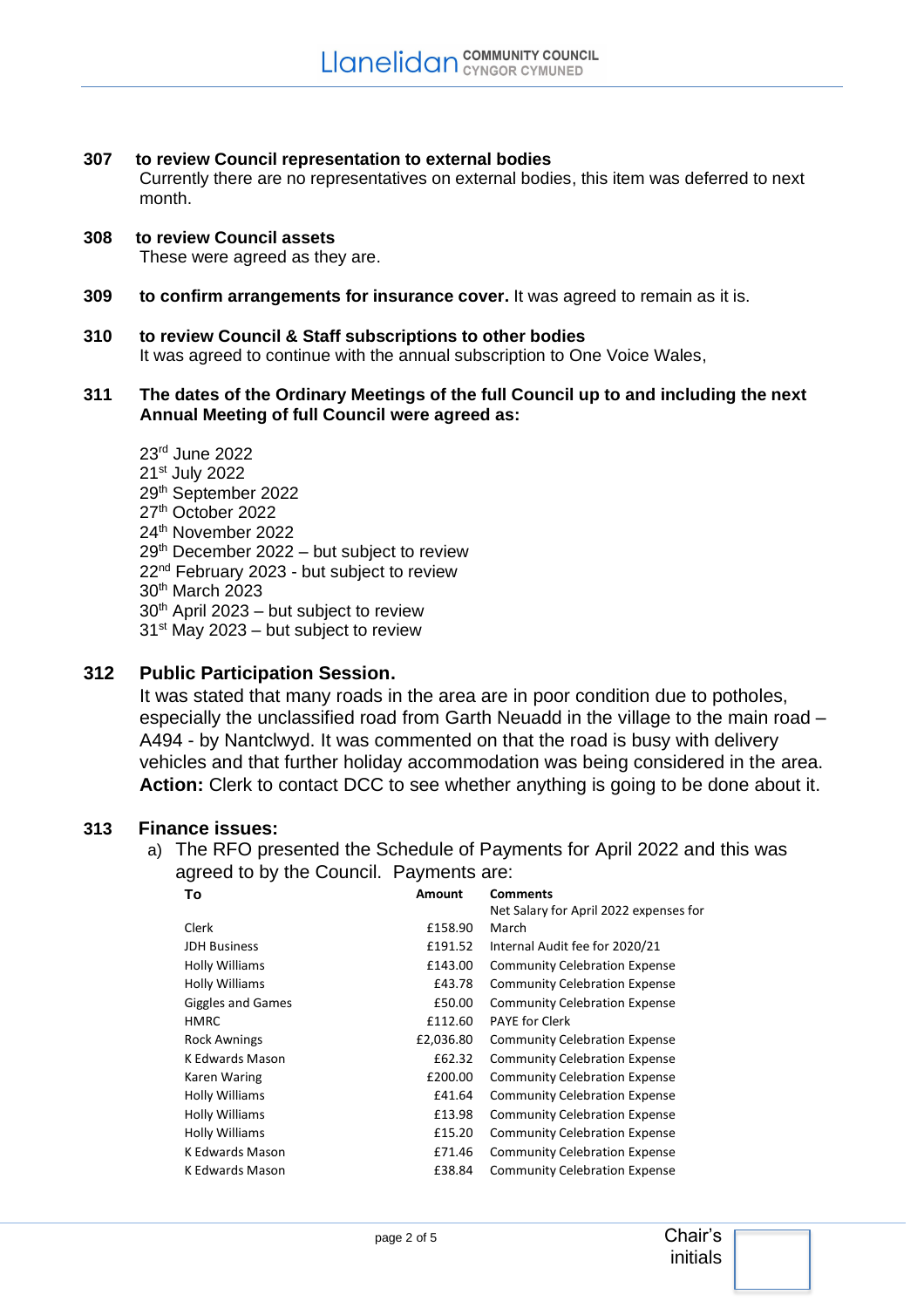Total this month **£3,680.04** 

Love Catering **E500.00** Community Celebration Expense

- b) The year-end financial Report to 31<sup>st</sup> March was approved.
- c) The Budget for 2022/23 was approved.
- d) The status of the annual audit was explained by the Clerk and the documentation is being prepared.

## **314 Correspondence for Review:**

Councillor Gallagher requested to attend the Code of Conduct training once it has been arranged by DCC. **Action:** Clerk to organise

#### **315 Items brought to the Council's attention by Councillors.**

a) Churchyard. As the Church has stated that money for its ground maintenance is running out, a meeting was recently held to discuss the future of the churchyard. Councillors Hugh Evans and Iwan Roberts attended, along with the Clerk, Tad Huw and members of the Church. **Resolved:** For the current maintenance to be reduced to once a month, with volunteers providing the maintenance in between the cuts. This would enable the current funds held by the Church to be stretched to two years. It was also agreed to set up the Friends of Llanelidan Church, a group consisting of members of the community and the Council to facilitate the process and to raise funds. Some funding will be available from the Church; following weddings and funerals, and it's possible that the precept could be increased to cover some of the costs. Local donations would also be welcomed along with the possibility of grants being sourced. **Action:** Clerk to compile Risk Assessments for grass cutting for the volunteers and for it to be an agenda item for the next meeting. Councillor Iwan Roberts will liaise with the current contractor to work out a grass cutting rota. Volunteers will be welcomed to help out with the maintenance with the dates being available on the Council's website.

#### **316 Planning**

Planning Application App ref 19/2022/0342 Maes Truan. **Resolved:** That no comments are to be passed onto DCC.

## **317 Co-option of New Councillors**

The co-option process for 3 new councillors was discussed with the closing date for applicants being the 10<sup>th</sup> June, 2022. All relevant information for interested applicants is on the Council's website and the notice boards. An Extraordinary Meeting will be held electronically on Tuesday 14th June at 7:30pm, to co-opt the new Councillors.

#### **318 Next Meeting:**

The next Ordinary Meeting of the Council will be held on 23rd June 2022 at 7:30 pm with an Extraordinary Meeting being held on 14<sup>th</sup> June to co -opt new Councillors.

#### **The meeting closed at 8:40 pm**